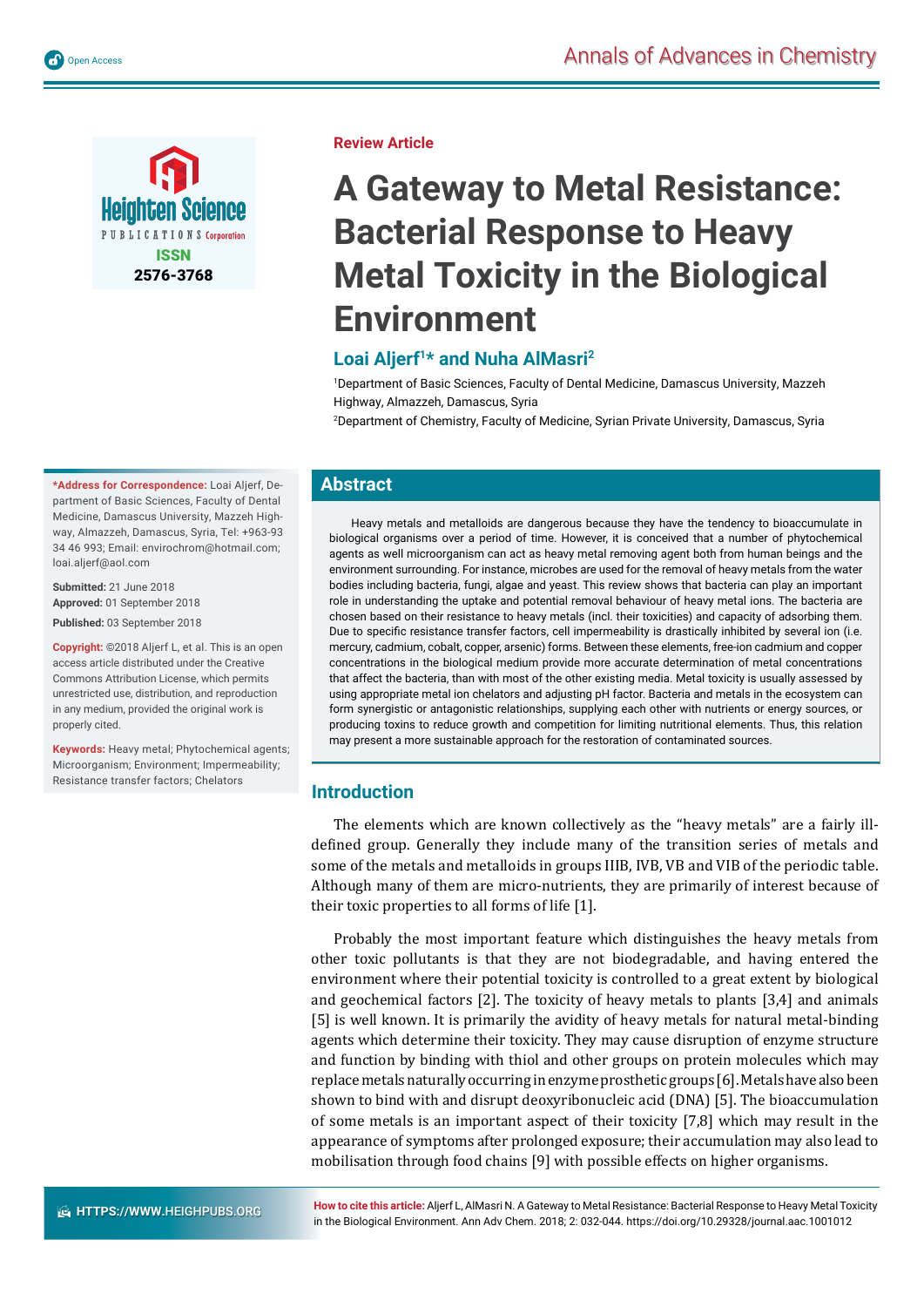

There is convincing evidence that some metals, notably chromium and nickel, can cause cancer, and tentative evidence for many more [10]. The form of metals may increase their toxicity: dimethyl mercury and tetraethyl lead are particularly dangerous since they may easily enter the body and remain there as a result of their high lipid solubility [4,11]. Volatile metals and their compounds may also be dangerous since they may enter the body through the lungs [12], while organomercurials may pass through the placenta [13].

As a group, the bacteria are important agents in determining the form and distribution of metals in the environment. They play a major part in the modification, activation and detoxification of heavy metals [14]. However, they may themselves be subject to metal toxicity. This is of importance in some key processes, such as biological waste treatment  $[15,16]$  and also in the field of medicine  $[17]$ .

### **Heavy metal toxicity to bacteria**

Several workers have studied the toxicity of heavy metals to pure bacterial cultures. Although it is apparent that different species have different responses [18], some trends are evident. Waturangi et al. [19], found for the species they tested, that actinomycetes were more tolerant to cadmium than Gram negative bacteria, which were more tolerant than Gram positive bacteria. These differences may be due to the different biochemical and morphological characteristics of the groups. This may be reflected in the distribution of metals in cellular fractions. During an investigation of the effects of inorganic lead salts on *Azotobacter sp.* and *Micrococcus luteus* [20], 37.6% of the lead immobilised by *Azotobacter sp.* was found in the cell wall, compared to only 9.5% of that immobilised by *M. luteus*.

The outer layers of cells are probably very important in determining how much of a metal penetrates the cytoplasm. Of the lead abstracted from a medium containing 600 mg/L lead bromide or lead nitrate by *M. luteus,* 75 to 82% was found in lipid extracts of the cells [21]. Analysis showed that no specific plumbated lipids were present, thus it appears that only a natural mixture of cell lipids had the capacity for lead retention [22].

The lead caused structural inconsistency of the cytoplasmic membrane, and attempts to prepare protoplasts by treatment of cells with lysozyme often resulted in protoplasmic lysis [23]. Some other bacteria have been shown to undergo plasmolysis and changes in mesosomal structure indicative of membrane disruption [24]. Treatment of the extracted lipid fraction with tris (hydroxymethyl) aminomethane and ethylenediaminetetracetate (EDTA) or reduction of thiol groups with p-chloromercuric phenylsulphonic acid had little effect on lead retention [25].

A fairly common feature of the effects of sub-lethal concentrations of metals on bacteria is retardation of the onset of growth. Methylmercury acetate extended the lag phase of cultures of *Rhodopseudomonas capsulata,* but cultures which did begin to grow reached limiting cell densities similar to that of a control [26]. Cadmium had the effect of extending the lag phase of cultures of *Escherichia coli,* but normal proliferation was observed at the end of the lag phase [27]. During lag phase 95% of cells lost viability, and various structural abnormalities were observed, but by the middle of the lag phase cells had resumed normal morphology. Extension of the lag phase by mercuric chloride was also accompanied by a decrease in viability of *R*.*capsulata* although the turbidity remained the same [28]. This effect would therefore not be observed if culture turbidity was used solely as a measure of growth. It was suggested that growth would only occur when the available metal had been reduced to a threshold concentration, and that this may have been brought about by cell lysis during the decrease in viability [29]. However, in the case of *E. coli,* Mokkapati et al. [30] have suggested that the cells develop some mechanism of molecular accommodation during this phase. This concept is supported by the changes in cellular distribution observed during growth.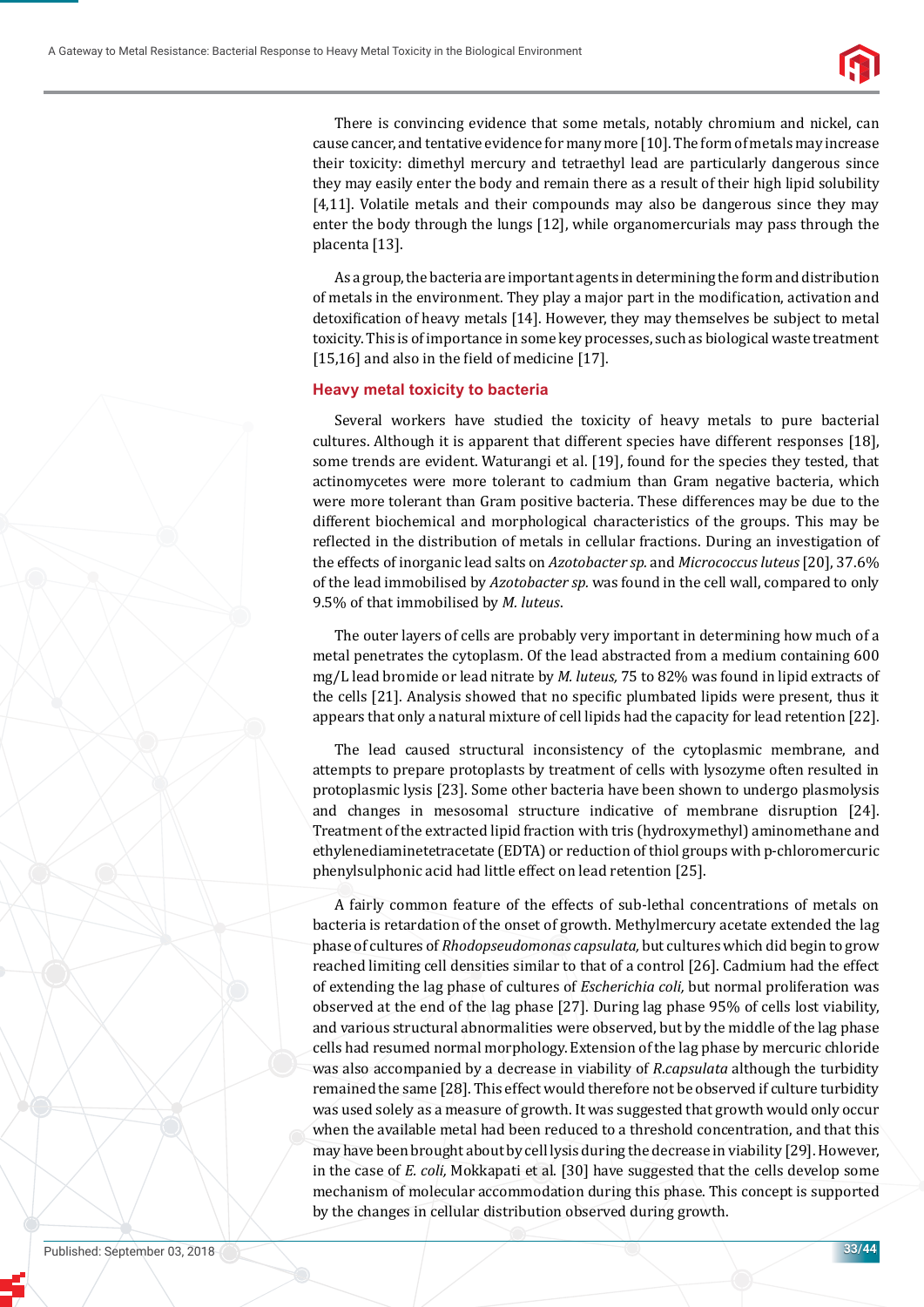

Species specific sensitivity to heavy metals may have pronounced effects on natural microbial populations. Although effects on total viable counts may be minimal, the sensitivity of one type or group of organisms may result in an appreciable change in the behaviour of the population [31]. Singleton and Guthrie [32] studied the effects of added copper and mercury on aerobic, heterotrophic bacterial populations of two aquatic systems. Although 2 mg/L copper or mg/L mercury caused an increase in the total number of colony forming units, the colony type diversity decreased in both systems. Additions of copper and mercury also stimulated an increase in uptake of a number of other elements [33]. Albright and Wilson [34] found that the heterotrophic activity (based on uptake and mineralisation of 14Cglucose) of a natural population decreased on addition of 10 μg/L copper and 50 μg/L mercury, but the numbers of viable heterotrophic bacteria were unchanged. However, the addition of 10 and 50 μg/L copper to two marine ecosystems led to a marked increase in the relative numbers and activity of heterotrophs [35].

Biological waste treatment processes employ natural microbial populations to treat organic wastes. Bacterial sludge has an ability to remove metals from solution [36] but they are also subject to the toxic effects of such metals. The toxic effects of metals include deflocculation [37] and a decrease in the respiratory activity of the sludge [38] leading to poor effluent quality. Anaerobic digestion is also susceptible to metal toxicity [39].

## **Metal form and toxicity**

Several factors affect the form of metals, and thus their potential toxicity. These include pH, concentration of chelating agents, concentration of inorganic anions and competition from other cations. Shi et al. [40] found that the toxicity of cadmium to some bacteria was enhanced at alkaline pH, while for others it was independent of pH. It would have been virtually impossible to determine metal form because of the complex nature of the growth medium used. Precipitation of a metal may cause a reduction in toxicity by preventing its access to bacteria. It was found that inhibitory concentrations of copper in a seawater medium had no effect on the growth of *E. coli,* when added to the medium before autoclaving [41]; seawater precipitates considerably on heating. Soltani and Shaheli [17] suggested that precipitated metals may exert an effect on bacteria, but this was based on the assumption that metals retained in solution by chelating agents would be available to exert a toxic effect on the bacteria.

A number of natural and synthetic chelating agents can reduce the toxicity of heavy metals. Cysteine has been shown to protect bacteria against the toxicity of methyl mercury acetate [42], EDTA abolished the toxic effect of added copper to *Nitrosomonas*  [43] and cysteine hydrochloride promoted more rapid onset of growth in cultures of *E. coli* retarded by copper [44]. Nitrilotriacetate and citrate have also been shown to protect fish from copper and zinc toxicities [45]. Cadmium sensitive strains of *Staphylococcus aureus* pre-treated with cysteine were protected from penetration of the metal into the cells, but treatment after metal uptake had occurred did not lead to release of cadmium from the cells [46]. Clay minerals have been shown to influence the toxicity of cadmium to bacteria. Montmorillonite, and to a lesser extent, kaolinite, decreased the inhibitory effects of cadmium [47]. The greater protective effect of montmorillonite was correlated with its higher cation-exchange capacity (CEC). However, clays homoionic to cadmium (i.e. already saturated with the metal) enhanced the toxicity of exogenous cadmium, montmorillonite again having the greatest effect due to its higher CEC [48].

Metals may also have their toxicity reduced by common components of nutrient media. Leitao and Sa-Correia [49] found that growth of *Pseudomonas aeruginosa* in the presence of inhibitory concentrations of copper was improved by increasing the concentrations of nutrients in the medium. It has been demonstrated that three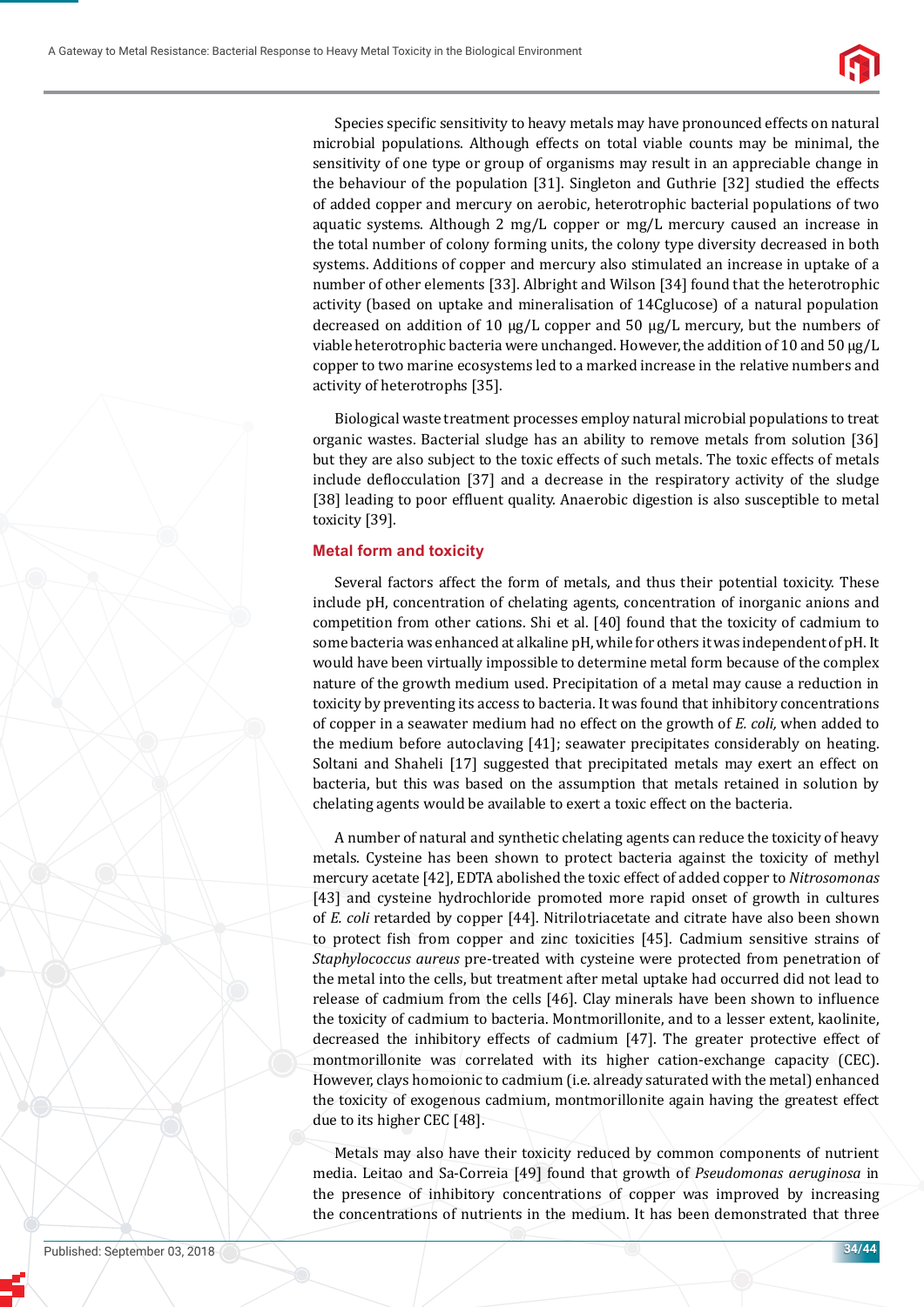

common agar media neutralised to differing degrees the bacteriostatic effects of silver [50]. These examples indicate that media constituents should be taken into account where studying metal toxicity to bacteria and that such study may not reflect the real situation in a natural environment.

Another aspect of metal form which may influence toxicity is the valence of metal ions and their compounds. Panda and Sarkar [51] found  $Cr<sup>3+</sup>$  to be less toxic to *K. aerogenes* than  $Cro_4^2$ . A 24% reduction in glucose oxidation by the bacteria in a laboratory scale continuous flow reactor was induced by 12.4 mg/L  $Cr^{3+}$ , whereas only 4.9 mg/L CrO<sub>4</sub><sup>2</sup> caused a reduction of 45% [52]. Both Cr<sup>6+</sup> and Cr<sup>0</sup> are known to induce cancer in experimental animals, but there is no evidence that  $Cr^{3+}$  has a similar effect [53]. A mixed microbial population from activated sludge was inhibited during lag phase of growth to a greater extent by  $\text{Cd}^{2+}$  than  $\text{Cd(CN)}_{4}$ <sup>2</sup>, but there were no differences between them in the effects on substrate utilisation [54]. Other metals may have similar properties. The fact that, a strain of *S. aureus* has been found to possess a plasmid carrying separate resistance determinants for arsenate and arsenite [55] suggests that the properties of arsenic in these two anionic species axe significantly different, and this may influence their toxicity.

Obviously, it is unlikely that in a natural environment, bacteria are exposed to the effects of a single metal. Synergism or antagonism may occur with mixtures of metals. Babai [56] found that growth of *E. coli* was inhibited at very low concentrations of nickel, cobalt, cadmium, zinc and manganese when magnesium was not present in the medium. Their toxicity was markedly reduced in the presence of magnesium. Magnesium had similar effects on the toxicity of nickel and cobalt to *Aerobacter aerogenes*, and it was found that higher levels of magnesium reduced the amounts of these metals bound by the cell [57]. Tsai [58], in a study of chromium and copper sensitivity in *K. aerogenes*, found both have synergistic and antagonistic effects. Very low concentrations of  $Cd^{2+}$ or Zn<sup>2+</sup> potentiated the lethal action of Cu<sup>2+</sup>, mixtures of Cu<sup>2+</sup> and CrO<sub>4</sub><sup>2-</sup> gave an additive response, and mixtures of Cd<sup>2+</sup> with CrO<sub>4</sub><sup>2-</sup> were antagonistic.

The antimicrobial activity of some toxic compounds may be increased by heavy metals. Heavy metal derivatives of sulphonamide drugs were found to have greater antimicrobial activity than the parent compounds [59]. Copper ions were shown to increase the growth inhibitory effect of 2,2'-bipyridyls on mycoplasmas [60]. A strong inhibitory effect on *Mycoplasma gallisepticum* was noted only in the presence of exogenous Cu<sup>2+</sup>. The tetrahedral complexes formed by Cu<sup>2+</sup> (and Zn<sup>2+</sup> and Cd<sup>2+</sup>, which had lower activity) with 2,2'-bipyridyls are highly stable and lipophilic, which probably allows them easy access to the cell [61]. Other examples of augmentation of the toxic effect of metals by chelation include the formation of a lethal complex between 8-hydroxylquinoline and a metal, even when the concentration of the metal itself (for example iron) is not toxic [62]. The toxic action of the 8-hydroxylquinoline iron complex can be antagonised by cadmium, cobalt, zinc and nickel [63].

Obviously, some metals are intrinsically more toxic than others. Since heavy metals act primarily as a result of their affinity for chelating agents, an assessment of the degree of affinity may indicate the comparative toxicity of a metal. Dipu et al. [64] has stated that most chelating agents show approximately the same order of preference for metals. For decreasing order of affinity this series is:

 $Fe^{3+}$ ,  $Hg^{2+} > Cu^{2+}$ ,  $A1^{3+} > Ni^{2+}$ ,  $ph^{2+} > Co^{2+}$ ,  $Zn^{2+} > Fe^{2+}$ ,  $Cd^{2+} > Mn^{2+} > Mg^{2+} > Ca^{2+} > Li^{+} > Na^{+} > K^{+}$ .

However, there are many cases of departure from this series. Madoni et al. [65] found that Hg<sup>2+</sup> was less toxic to heterotrophs than  $Cu^{2+}$  and Ni<sup>2+</sup>, and lead was found to be adsorbed by activated sludge more efficiently than copper and cadmium. It is apparent, therefore, that although a general trend may be evident; this alone has limited value in the estimation of toxicity.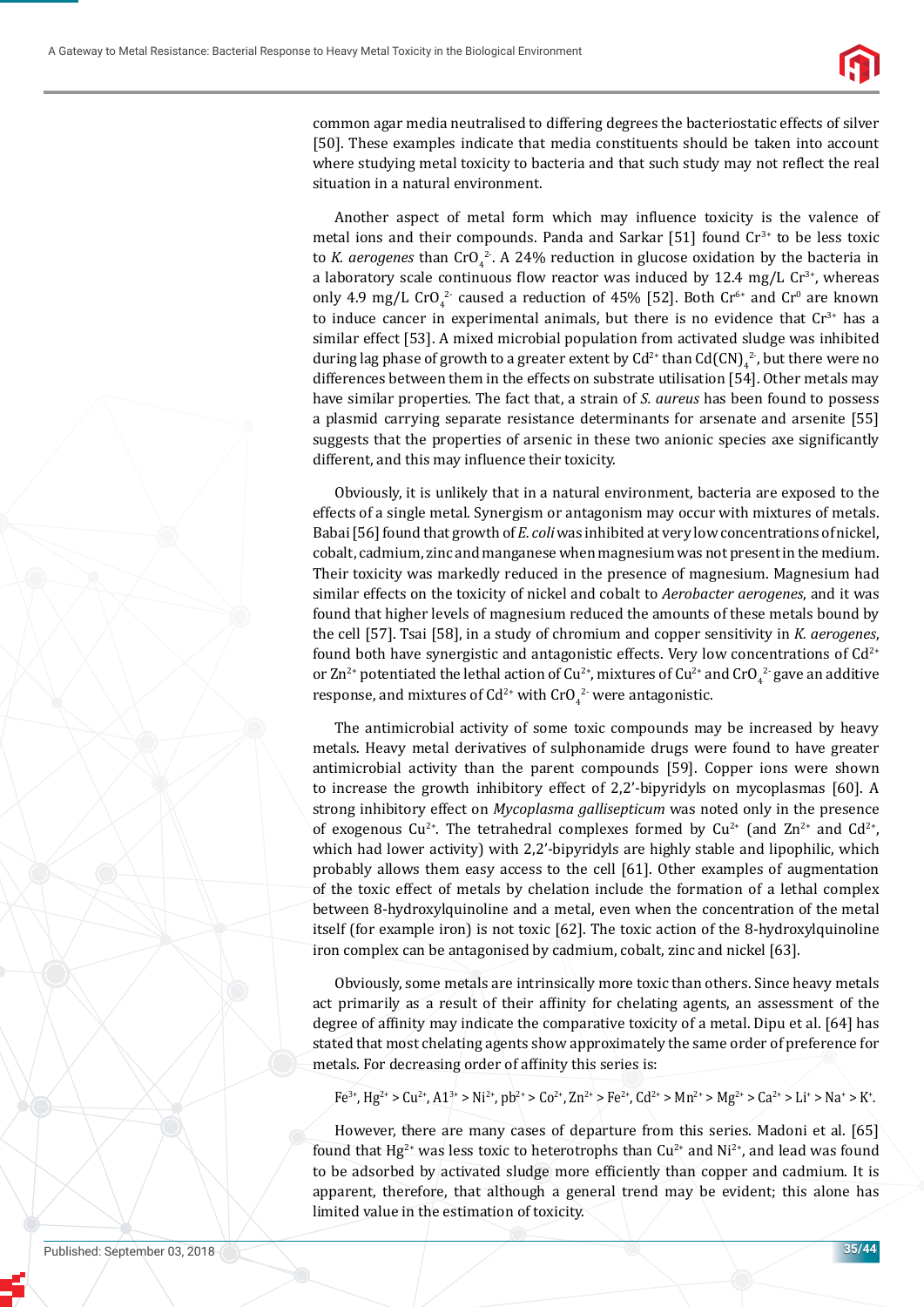

#### **Bacteria and metal form**

Bacteria can, to some extent, determine the forms of heavy metals to which they are exposed. This may occur by transformation to less toxic forms, immobilisation by uptake or mobilisation from sinks. The mechanisms involved may be specific for the metal or non-specific.

Immobilisation of metals by bacteria is an important feature of the activated sludge process [66]. Gu et al. [67], have suggested that it may be possible to develop a practical microbiological process to remove metals from water. They evaluated the potential of *Zoogloea ramigera cellflocs for removal of cadmium and mercury from solution, and* found that cells grown in an arginine-glucose medium accumulated considerably less mercury than cells cultivated in trypticase soy broth. The possibility that affinity for metals is influenced by nutrient source and metabolism has also been considered by Abdulaziz et al. [68]. Cell-associated radioactive zinc in growing cultures of *Z. ramigera*  was found to decrease between the fifth and seventh day of growth. This release from the cell floc may indicate a conversion from one metabolic activity to another.

Although it is unlikely that insoluble metal precipitates could exert a toxic effect on bacteria, they may be mobilised by the bacteria themselves. Chen and Weimer [69] showed that the solubility of copper in the absence of bacteria was increased three fold in their presence. It was suggested that this was due to the production of chelating agents by the bacteria. However, the distinction made between soluble and insoluble metal here may be misleading. Metals may form many different species, and it is probably an over simplification to suggest that only two classes of metal species (i.e. precipitated and those apparently in solution) are significantly different in their toxic effects. *Pseudomonas ϔluorescens* may mobilise and accumulate metals from sediment and river water [70]. A multicompartment system of bacteria accumulated about twenty times more than the sediment. The bacteria were also able to remove mercury from the sediment at a rate much higher than the normal rate of adsorption. This may be significant since sediment acts well as a sink, and in highly polluted waters may have loads of greater than 9000 mg/L of mercury [71].

Some microorganisms are thought to guard against mineral deficiencies by providing themselves with chelating agents which may aid in the absorption and conservation of essential trace elements. Compounds may be released into the medium in conditions of iron deficiency. Upon re-entry of the iron complex into the cell, the compounds are broken down enzymatically to release the iron [72]. Although synthesis of iron-fixing compounds usually only occurs in conditions of iron deficiency, the complexation of iron by EDTA and  $\alpha$ , $\alpha'$ -dipyridyl in a medium containing plentiful amounts has been shown to reduce the free concentration of the metal such that synthesis of iron-fixing catechols by *K. aerogenes* was induced [73]. It is probable that uptake of the complexes is associated with specific transmembrane pores, since acquisition of a new transport system by strains of *E. coli*, originally deficient in iron-uptake capability, has been associated with the loss of two major outer membrane proteins [74].

Bacteria may produce more or less toxic forms of metals by transformation [75]. Some metals may be methylated by bacteria [76] and other organisms [77]. Mercury may be methylated by the transfer of methyl groups from methylcobalamine in extracts of ethanogenic bacteria [76] and microorganisms present in lake sediment can transform inorganic lead compounds into volatile tetramethyl lead in anaerobic conditions [78]. Kobza [79] has suggested that it may be possible to predict which metals could be methylated. Methylcobalamine does not transfer methyl groups to lead, cadmium and zinc, but may to tin, palladium, platinum, gold and thallium. The isolation of tetramethyl lead [4,80] suggests, therefore, that other mechanisms of methylation may occur. The stability of alkylmercurials may result in mercury releases into the environment being more dangerous than other metals, whose alkyls are relatively unstable.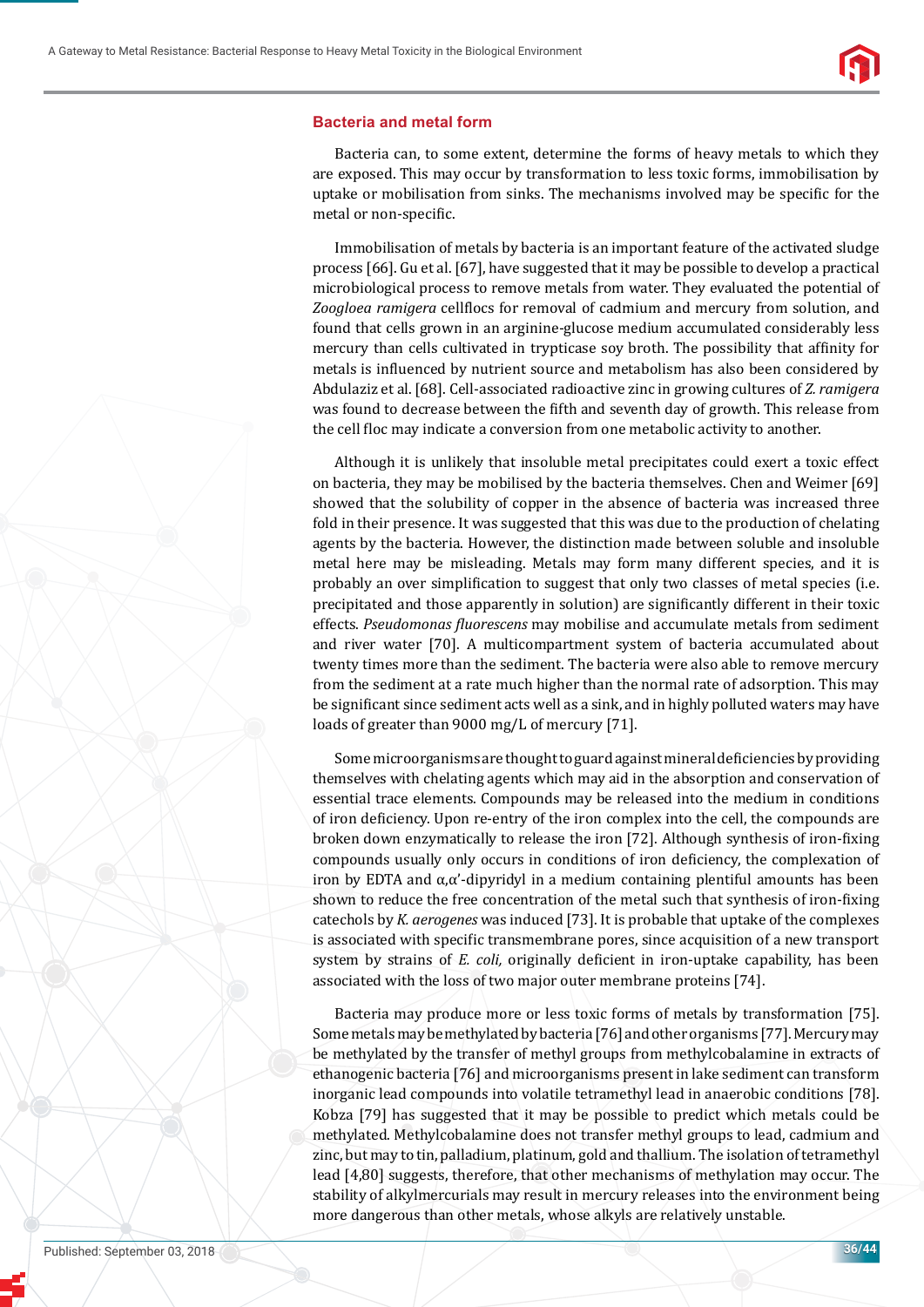

Although methylation is known to occur in aquatic environments, the failure by many workers to isolate methyl mercury maybe due in part to the presence of bacteria capable of degrading methyl mercury [81]. Aerobic incubation of sediment containing  $Hg^{2+}$  gave rise to the production of methyl mercury during the first day, but this was followed by a rapid decrease in methyl mercury concentration concomitant with a rapid increase in the amount of volatile  $Hg^0$  produced [82]. Wright and Hamilton [83] stated that, for a given culture, neither the type of substrate its concentration nor its rate of addition, had any effect on the rate of aerobic decomposition of methyl mercury and they suggested that an actively growing population is not necessary for decomposition, and that an enzyme system may be involved.

It was found that the induction period before the onset of degradation was decreased by pre-incubation of river sediment in increasing concentrations of methyl mercury, and that the mineralising activity appeared to be lost on prolonged incubation in the absence of mercury [84]. The authors suggested that preincubation in the presence of methyl mercury favours the development of a sub-population capable of degradation, while in non-preincubated cultures that part of the population having degradative activity was present at such a low level that the rate of mineralisation was below the detection limit initially.

The decomposition of phenylmercuric acetate to benzene and Hg<sup>0</sup> by a *Pseudomonas sp*. from soil [85] was found to be mediated by an enzyme designated metallic mercury-releasing enzyme (MMR-enz). The enzyme was induced by phenylmercuric acetate, p-chloromercuric benzoate, sodium ethyl mercuric thiosalicylate, mercuric chloride and metallic mercury; D-glucose: NAD oxidoreductase (or L-arabinose: NADP oxidoreductase) and cytochrome C, were required for activity [86]. The phenylmercuric acetate was only degraded once it had entered the cell. A large amount of radioactive phenylmercuric acetate was absorbed by the cells, and this disappeared during the logarithmic phase of growth although hardly any free phenylmercuric acetate disappeared from solution [87].

Oxidation of Hg<sup>0</sup> by several bacterial species has also been observed. Graham et al. [88] studied the stability of  $Hg^0$  in two culture media. In a glucose medium it was stable, but in yeast extract medium it was slowly oxidised. Growth of the bacteria significantly increased the oxidation of  $Hg^0$ , as did a sterile filtrate from a 48 h culture of *Bacillus megaterium*. The conversion of  $Hg^{2+}$  to  $Hg^{0}$  may be regarded as a detoxification mechanism since  $Hg^0$  is more readily lost from the aquatic environment. In fact, all interconversions are cyclic, and unless disruption occurs, equilibrium will be maintained [89].

#### **Resistance**

Two types of resistance are discussed here: non-specific resistance arising from differences in physiological state of the organism, and inheritable specific resistance factors for particular heavy metals. Both may be important for different reasons. Impermeability or detoxifications by chelation are both non-specific mechanisms of resistance. The formation of a complex or chelate with bacterial extracellular polymers is an important aspect of metal removal from wastewaters. Krul [90] studied the uptake of metals by *Z. ramigera* strain 115, which produces a gelatinous matrix, and strain I-16-M. Strain 115 showed a high affinity for cobalt, copper and iron, took up about twice as much metal as strain I-16-M. Work with capsulated and non-capsulated strains of *K. aerogenes* showed that the capsulated strain survived better in the presence of copper and cadmium (10 mg/L) [91]. Extracellular polymer extracted from one strain, when mixed with the metals, exerted a protective effect on the non-capsulated strain. Analysis by ion-selective electrodes (ISE) showed that, at the concentrations used, the extracted extracellular polysaccharide complexed 54% and 9% of the copper and cadmium respectively [91].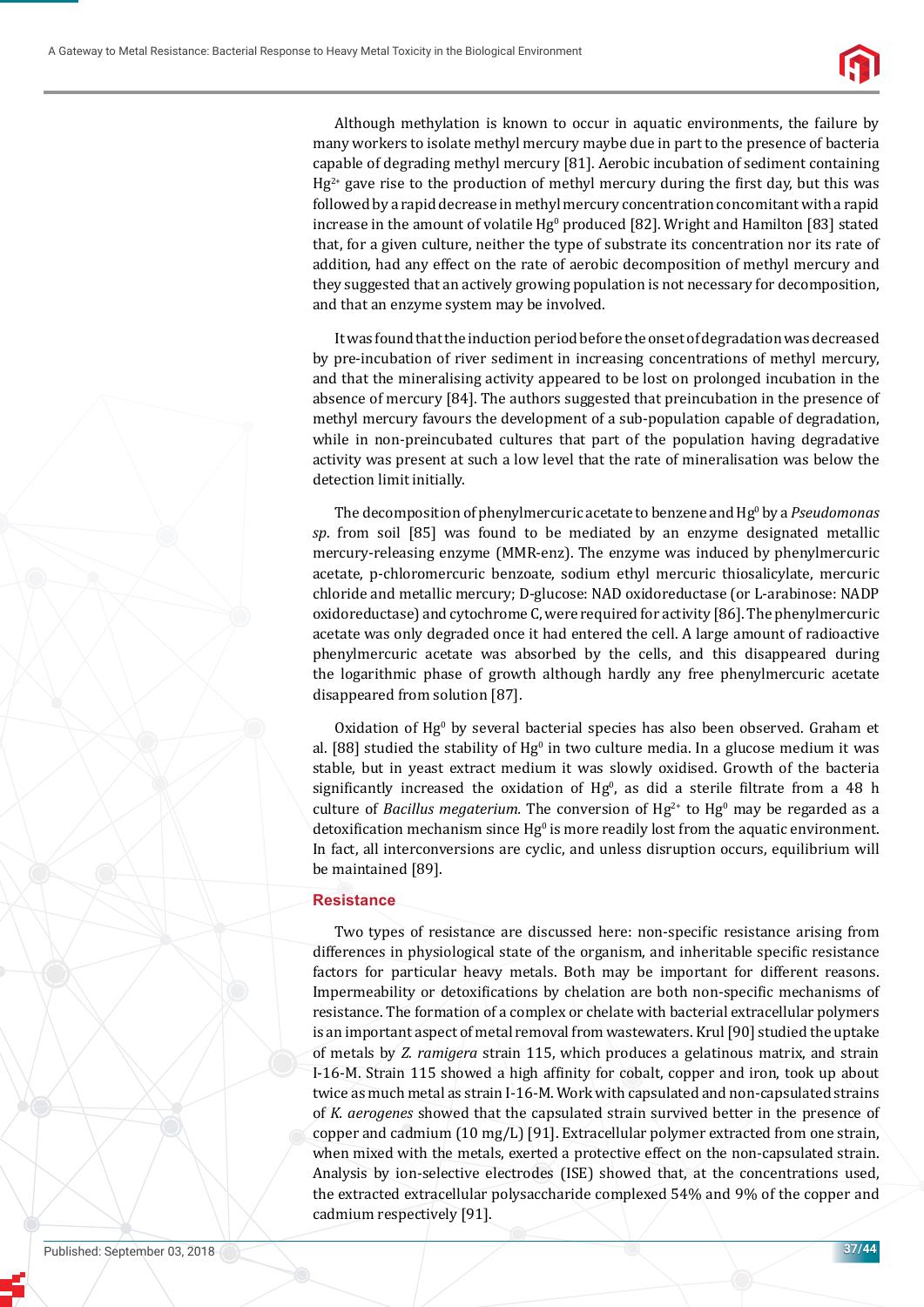

Brandt et al. [92], found that periphytic *Pseudomonas spp.* produced significant quantities of extracellular polymers, and that growth in the presence of copper did not stimulate that production. Of the copper taken up by the cells, most was found immobilised in the polymer layer, and very little gained access to the cytoplasm. An *Azotobacter sp.* was found to be more efficient in immobilisation of lead than *M. luteus* [93], this probably being due to the large quantity of capsular material surrounding the cells (*M. luteus* is non-capsulated). The relative sensitivity of *Nitrosomonas* to chromate compared with *Nitrobacter* may be due to differences in intracytoplasmic membranes [94]. These encircle the entire cell of *Nitrosomonas,* but are restricted to lesser areas of *Nitrobacter.*

The density of a bacterial culture or population may also influence the toxicity of heavy metals. The inhibitory effects of copper on the growth of bacterial cultures can be eliminated by the addition of more living or dead cells [95]. The toxic effects of metals on the activated sludge process may be alleviated by increasing the suspended solids (biomass) concentration [96]. Resistant species which can accumulate metals may exert a protective effect on sensitive species in the same system by removing the metal from the system. A strain of *E. coli* which was twenty times more resistant to mercuric chloride and merbromin than *S. aureus* caused a decrease of 50% in sensitivity of the latter when suspensions of the two were mixed [97]. *E. coli* suspensions took up about five times as much mercury than *S. aureus*, and the protective effect was amplified by the secretion by *E. coli* of glutathione into the medium, which when added to mercuryinhibited cultures of *S. aureus* could relieve the toxic effects of the metal.

The introduction of antibiotics in recent years has led to the appearance of specific resistance factors to these agents in a number of bacteria. Similarly, resistance factors to a number of heavy metals have occurred. These factors are determined by extrachromosomal genetic material called plasmids. These genetic elements, which are self-replicating, may be transferred to bacteria of the same and similar species; hence they are often known as Resistance Transfer Factors (RTFs) [98].

Specific resistances to metals, which are often found linked to antibiotic resistances, can make the bacteria which possess them resistant to as much as one thousand times the concentration causing inhibition of sensitive strains. In contrast, a plasmid carrying determinants for increased sensitivity to mercuric chloride and cobalt chloride in some strains of *E. coli* K-12 has been discovered [99].

Götz et al. [100], found that penicillinase plasmids of *S. aureus* carried determinants for resistance to arsenate, arsenite, lead, cadmium, mercuric and bismuth ions. Resistances to antimony and zinc were also found, but these were not distinguishable from resistance to arsenite and cadmium respectively. This is probably because the chemistry of cadmium and zinc, at least, are essentially homologous [101]. Resistance factors for organomercurials have also been discovered [102]. The mechanisms of resistance to mercury and cadmium mediated by the penicillinase plasmid of *S. aureus*  were found to be entirely different [100]. The resistance to mercury was probably inducible since during the lag phase of growth cells lost viability followed by a gradual increase to the level of the control. The resistance to cadmium was probably due to an impermeability barrier  $[103]$ , which is specific since the uptake of other essential metals (magnesium and calcium) was not affected [104]. An impermeability barrier to Co2+ has been observed in a resistant strain of *E. coli B*. Electrophoretic analysis of membrane proteins showed slight differences between the strains, suggesting a modification in the specific membrane transport system for cobalt [105].

The possession of drug resistance RTFs by coliform bacteria has lead to concern about water quality standards and public health [106]. However, drug resistances have been found associated with heavy metal resistance factors in samples from sewage [107], polluted sites [108] and clinical sources [109,110]. In fact, resistance to heavy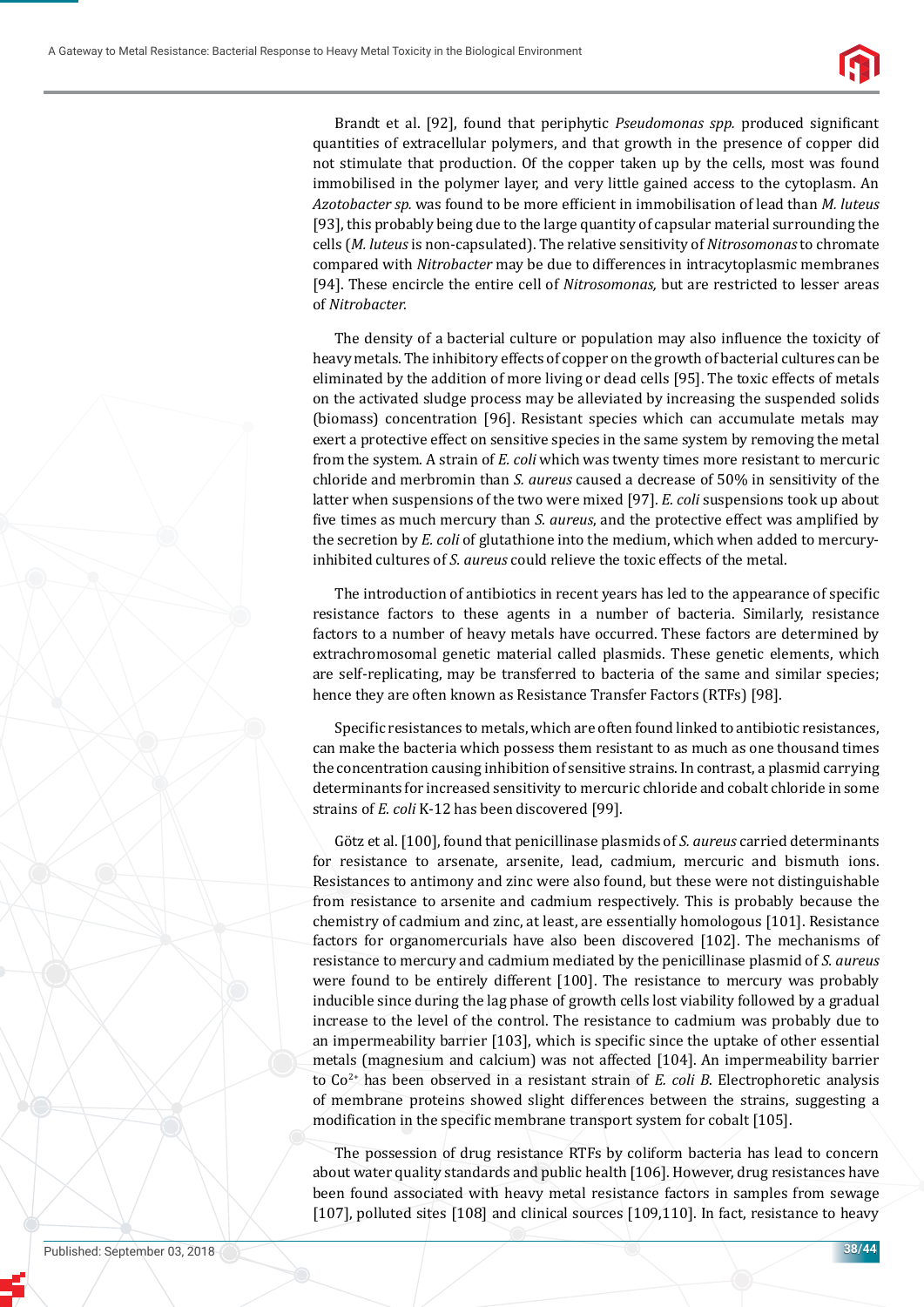

metals is virtually always found associated with resistance to antibiotics [111,112] and the frequency of heavy metal resistance is often the same as or higher than the frequency of drug resistance [113]. Resistant *Bacillus* populations have a greater frequency in sites polluted by mercury containing sewage sludge than in unpolluted sites, and ampicillin resistance follows the same pattern [114-116]. The fact that *Bacillus spp.* with the combined resistance were six times more frequent in the sludge dump site, suggested that resistances may be co-selected for, and that metal pollution may exert a selection pressure for antibiotic resistances, thus further increasing their clinical importance.

## **Conclusion**

Bacteria are generally the first organisms to be affected by discharges of heavy metals into the environment. Each of the wide range of species may be affected in a different way, and although low concentrations of metals may have only imperceptible effects on total viable counts of natural populations, the balance of species, and thus the metabolic characteristics of the population, may be drastically affected.

The major factor determining the toxicity of heavy metals to bacteria is probably the extent to which they penetrate the cytoplasm. Many bacteria appear to have the capacity for adsorbing metals in the outer layers of the cell. The synthesis of capsules by some species is important both in terms of resistance to toxicity and in detoxifying the environment by removal of metals from solution. Metals may also be prevented from entering the cell by the formation of complexes or chelates with several metalbinding agents. Although these agents may serve to protect microbial populations, their influence on metal uptake may have serious effects in waste-treatment processes where immobilisation of metals by the biomass is the most important mechanism of metal removal.

Apart from their role in immobilising heavy metals, bacteria may affect their environmental distribution in other ways. Some metals are particularly susceptible to alkylation by some bacteria, and subsequent dealkylation by others. Metals may also be mobilised from sinks either by accumulation or by complexation with excreted metabolic products.

In recent years the increasing frequency of antibiotic resistance in bacteria has been correlated with specific determinants for heavy metal resistance. Although, bacterial populations having resistance to high concentrations of heavy metals may be advantageous, the association with antibiotic resistance may lead to co-selection, thus enhancing the clinical importance of antibiotic resistance.

## **References**

- 1. Jung H. Nutrients and heavy metals contamination in an urban estuary of northern New Jersey. Geosciences. 2017; 7: 108. **Ref.:** https://tinyurl.com/ycnj3936
- 2. Aljerf L, Choukaife AE. Review: Assessment of the doable utilisation of dendrochronology as an element tracer technology in soils artificially contaminated with heavy metals. Biodiversity International Journal. 2018; 2: 1-8. **Ref.:** https://tinyurl.com/yc3hkbnl
- 3. Mustafa G, Komatsu S. Toxicity of heavy metals and metal-containing nanoparticles on plants. Biochim Biophys Acta. 2016; 1864: 932-944. **Ref.:** https://tinyurl.com/y8zo7dbq
- 4. Aljerf L, Al Masri N. Mercury toxicity: ecological features of organic phase of mercury in biota-Part I. Archives of Organic and Inorganic Chemical Sciences. 2018; 3: 1-8. **Ref.:** https://tinyurl.com/yazn237c
- 5. Jadoon S, Malik A. DNA damage by heavy metals in animals and human beings: an overview. Biochem Pharmacol. 2017; 6: 1-8. **Ref.:** https://tinyurl.com/yartpqd9
- 6. Warburg O. Heavy metal prosthetic groups and enzyme action. Soil Sci. 1950; 70: 166. **Ref.:** https://tinyurl.com/ybqu4znr
- 7. Lalotra P. Bioaccumulation of heavy metals in the sporocarps of some wild mushrooms. Curr Res Environ Appl Mycol J Fungal Biol. 2016; 6: 159-165. **Ref.:** https://tinyurl.com/y7733ojc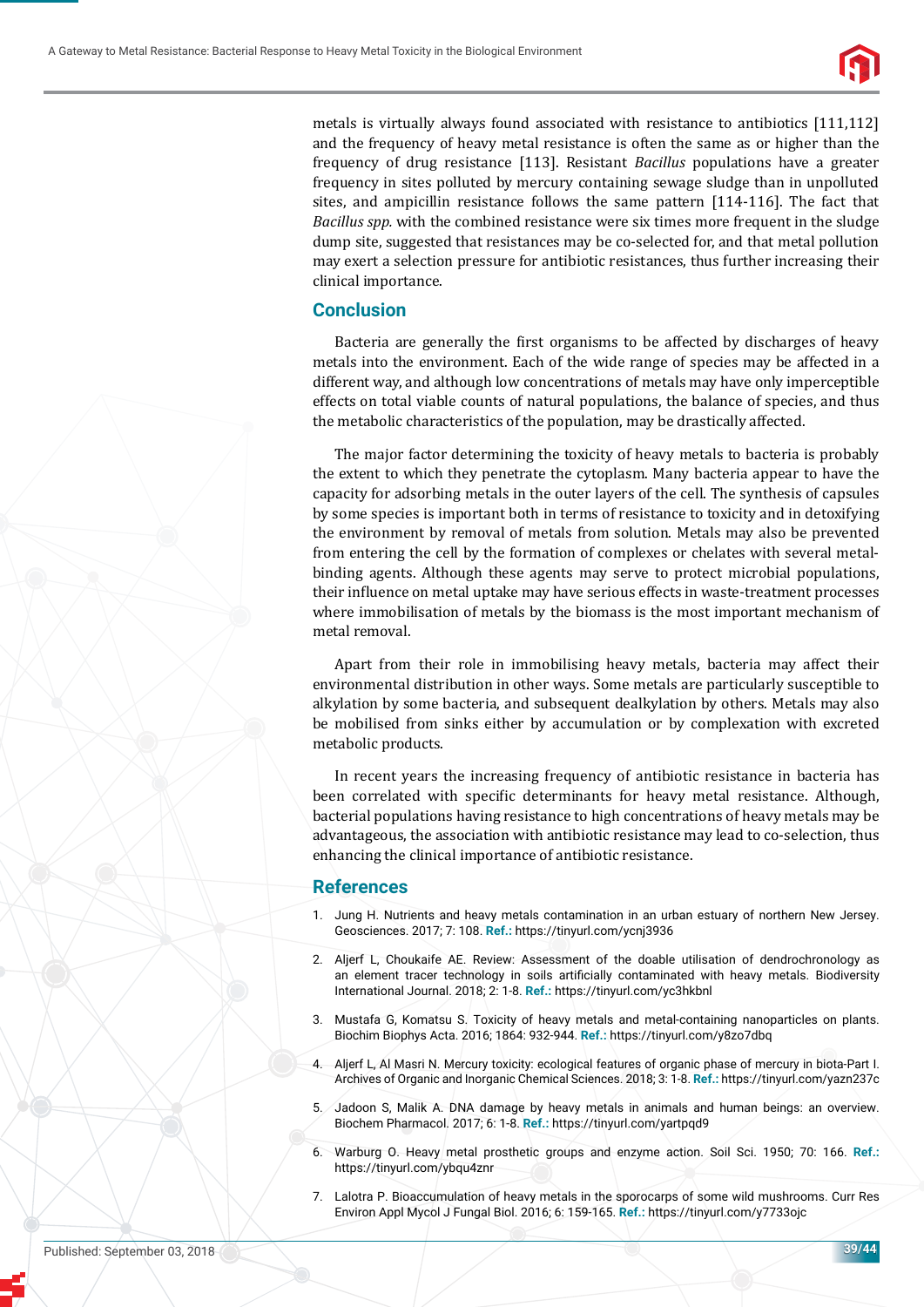

- 8. Aljerf L. Advanced highly polluted rainwater treatment process. Journal of Urban and Environmental Engineering. 2018.
- 9. Stasinos S, Nasopoulou C, Tsikrika C, Zabetakis I. The bioaccumulation and physiological effects of heavy metals in carrots, onions, and potatoes and dietary implications for Cr and Ni: A review. J Food Sci. 2014; 79: 765-780. **Ref.:** https://tinyurl.com/ya4cegqp
- 10. Shah SA. Trace minerals and heavy metals: implications in prostate cancer. Bangl J Med Biochem. 2017; 8: 27. **Ref.:** https://tinyurl.com/ybtxln4j
- 11. Bjørklund G, Mutter J, Aaseth J. Metal chelators and neurotoxicity: lead, mercury, and arsenic. Arch Toxicol. 2017; 91: 3787-3797. **Ref.:** https://tinyurl.com/y9dlr5u2
- 12. Feingold A. The elimination of volatile substances from the lungs. Int Anesthesiol Clin. 1977; 15: 153-168. **Ref.:** https://tinyurl.com/ydhge79v
- 13. Sato Y. The pathological findings of placenta with neonatal placenta. Placenta. 2017; 59: 169. Ref.: https://tinyurl.com/yc7oneo3
- 14. De J. Ramaiah N. Vardanyan L. Detoxification of toxic heavy metals by marine bacteria highly resistant to mercury. Mar Biotechnol. 2008; 10: 471-477. **Ref.:** https://tinyurl.com/y77bkov7
- 15. Robinson T. Removal of toxic metals during biological treatment of landfill leachates. Waste Manage. 2017; 63: 299-309. **Ref.:** https://tinyurl.com/ybcsnoy8
- 16. Aljerf L. High-efficiency extraction of bromocresol purple dye and heavy metals as chromium from industrial effluent by adsorption onto a modified surface of zeolite: kinetics and equilibrium study. Journal of Environmental Management. 2018. **Ref.:** https://tinyurl.com/y7zos28k
- 17. Soltani N, Shaheli M. Cow milk contamination with heavy metals (mercury and lead) and the possibility of heavy metals disintegration by the human intestinal bacteria. J Med Microbiol Diag. 2017; 6: 267. **Ref.:** https://tinyurl.com/yazt4xew
- 18. Mathew R, College SM, Krishnaswamy VG. Remediation of mixed heavy metals using acidotolerant bacterial co-cultures. Int J Agric Environ Sci. 2017; 4: 43-52. **Ref.:** https://tinyurl.com/ybjyax2w
- 19. Waturangi DE, Rahayu BS, Lalu KY, Mulyono N. Characterization of bioactive compound from actinomycetes for antibiofilm activity against Gram-negative and Gram-positive bacteria. Malays J Microbiol. 2016; 12: 291-299. **Ref.:** https://tinyurl.com/y954g78q
- 20. Puyen ZM, Villagrasa E, Maldonado J, Diestra E, Esteve I, et al. Biosorption of lead and copper by heavy-metal tolerant Micrococcus luteus DE2008. Bioresour Technol. 2012; 126: 233-237. **Ref.:** https://tinyurl.com/ycsqrvno
- 21. Barrow W, Himmel M, Squire PG, Tornabene TG. Evidence for alteration of the membrane-bound ribosomes in Micrococcus luteus cells exposed to lead. Chem Biol Interact. 1978; 23: 387-397. **Ref.:** https://tinyurl.com/y9vj62hn
- 22. Bishop R. Bacterial lipids. Biochim Biophys Acta. 2016; 1862: 1285-1286. **Ref.:** https://tinyurl.com/ydhs6r97
- 23. Gautam S, Sood NK, Gupta K. Aberrant cytoplasmic accumulation of retinoblastoma protein in basal cells may lead to increased survival in malignant canine mammary tumours. Vet Med. 2018; 59: 76-80. **Ref.:** https://tinyurl.com/ybgurms5
- 24. Owen P, Salton MRJ. Isolation and characterization of a mannan from mesosomal membrane vesicles of Micrococcus lysodeikticus. Biochim Biophys Acta 1975; 406: 214-234. **Ref.:** https://tinyurl.com/yb3aucpg
- 25. Saxena G, Flora SJS. Lead-induced oxidative stress and hematological alterations and their response to combined administration of calcium disodium EDTA with a thiol chelator in rats. J Biochem Mol Toxicol. 2004; 18: 221-233. **Ref.:** https://tinyurl.com/ydx8su6m
- 26. Nielsen AM, Sojka GA. Photoheterotrophic utilization of acetate by the wild type and an acetateadapted mutant of Rhodopseudomonas capsulata. Arch Microbiol. 1979; 120: 39-42. **Ref.:** https://tinyurl.com/yd2d5j4j
- 27. Jaiganesh T, Rani JDV, Girigoswami A. Spectroscopically characterized cadmium sulfide quantum dots lengthening the lag phase of Escherichia coli growth. Spectrochim Acta A. 2012; 92: 29-32. **Ref.:** https://tinyurl.com/y7xsknvu
- 28. Parran DK. Effects of methylmercury and mercuric Chloride on differentiation and cell viability in PC12 cells. Toxicol Sci. 2001; 59: 278-290. **Ref.:** https://tinyurl.com/y82hp9a4
- 29. Kato F, Tanaka M, Nakamura K. Rapid fluorometric assay for cell viability and cell growth using nucleic acid staining and cell lysis agents. Toxicol In Vitro. 1999; 13: 923-929. **Ref.:** https://tinyurl.com/ycdm4erf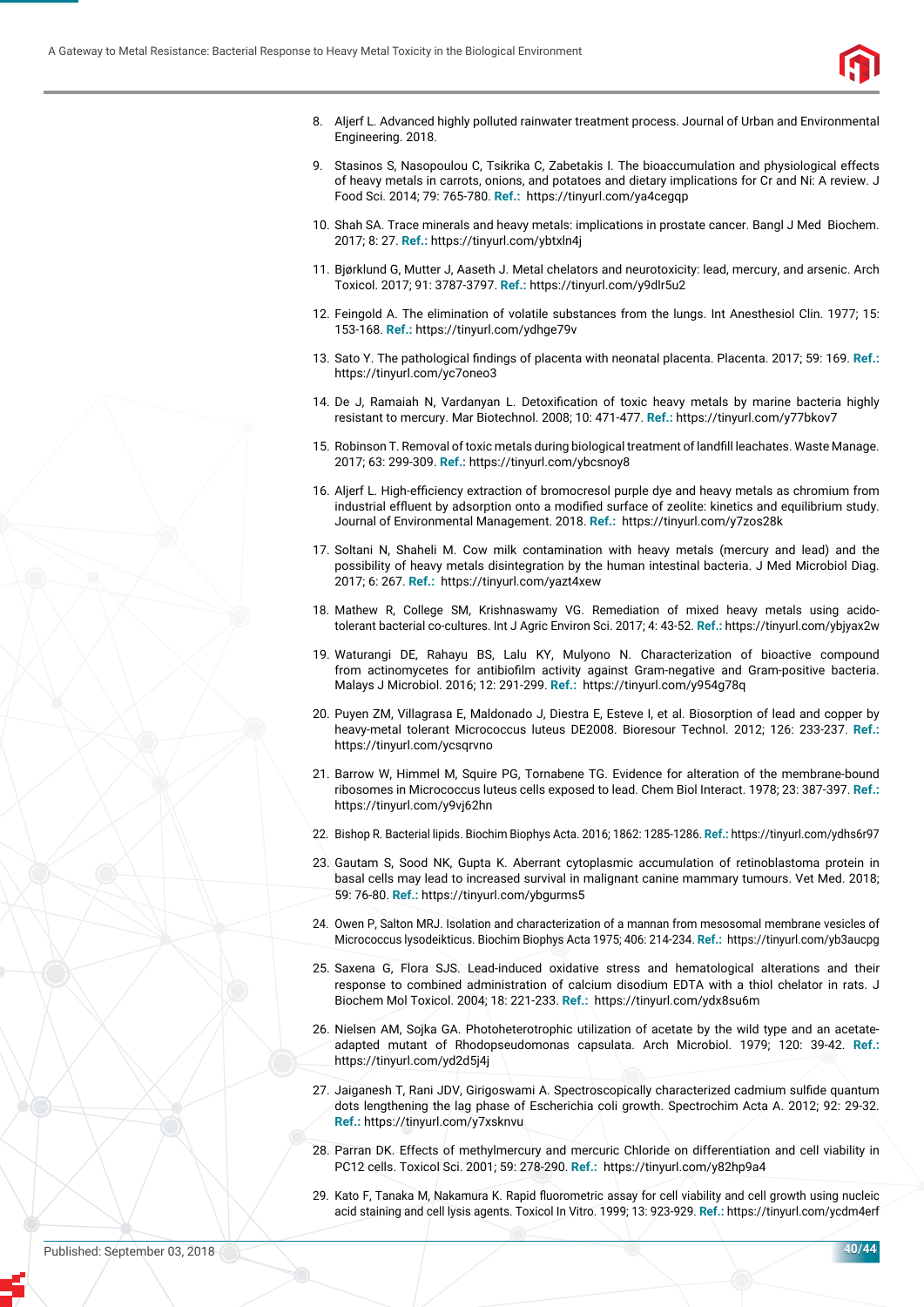

- 30. Mokkapati SK, de Henestrosa ARF, Bhagwat AS. Escherichia coli DNA glycosylase Mug: a growthregulated enzyme required for mutation avoidance in stationary-phase cells. Mol Microbiol. 2008; 41: 1101-1111. **Ref.:** https://tinyurl.com/yaadvf7l
- 31. Cheng TC. In vivo effects of heavy metals on cellular defense mechanisms of Crassostrea virginica: Total and differential cell counts. J Invertebr Pathol. 1988; 51: 207-214. **Ref.:** https://tinyurl.com/y8cm89mq
- 32. Singleton FL, Guthrie RK. Aquatic bacterial populations and heavy metals-I. Composition of aquatic bacteria in the presence of copper and mercury salts. Water Res. 1977; 11: 639-642. **Ref.:** https://tinyurl.com/y7k45ttd
- 33. Bradberry SM. Metals (cobalt, copper, lead, mercury). Medicine. 2016; 44: 182-184. **Ref.:** https://tinyurl.com/ybfj8flz
- 34. Albright LJ, Wilson EM. Sub-lethal effects of several metallic salts-organic compounds combinations upon the heterotrophic microflora of a natural water. Water Res. 1974; 8: 101-105. Ref.: https://tinyurl.com/y94cbuds
- 35. Anderson DM, Lively JS, Vaccaro RF. Copper complexation during spring phytoplankton blooms in coastal waters. Mar Res. 1984; 42: 677-695. **Ref.:** https://tinyurl.com/y7lmq5wq
- 36. Couillard D, Chartier M, Mercier G. Bacterial leaching of heavy metals from aerobic sludge. Bioresour Technol. 1991; 36: 293-302. **Ref.:** https://tinyurl.com/y8a9tcfo
- 37. Kobayashi N, Okamura H. Effects of heavy metals on sea urchin embryo development-Part 2 Interactive toxic effects of heavy metals in synthetic mine effluents. Chemosphere. 2005; 61: 1198-1203. **Ref.:** https://tinyurl.com/y92xphnv
- 38. Ipeaiyeda AR, Onianwa PC. Sediment quality assessment and dispersion pattern of toxic metals from brewery effluent discharged into the Olosun river, Nigeria. Environ Earth Sci. 2016; 75: 325. Ref.: https://tinyurl.com/yb9ty5kw
- 39. Aquino SF, Stuckey DC. Bioavailability and toxicity of metal nutrients during anaerobic digestion. Environ Eng. 2007; 133: 28-35. **Ref.:** https://tinyurl.com/ydbtwz6u
- 40. Shi Y, Qi X, Gao Q. Removal of heavy metals by bacteria in bio-ceramsite and their toxicity to bacteria. Asian J Chem. 2015; 27: 2463-2467. **Ref.:** https://tinyurl.com/y7opseds
- 41. Mendiguchía C, Moreno C, García-Vargas M. Separation of heavy metals in seawater by liquid membranes: preconcentration of copper. Sep Sci Technol. 2002; 37: 2337-2351. **Ref.:** https://tinyurl.com/y95hpbgo
- 42. Ornaghi F, Ferrini S, Prati M, Giavini E. The protective effects of N-acetyl-Lcysteine against methyl mercury embryo toxicity in Mice. Toxicol Sci. 1993; 20: 437-445. Ref.: https://tinyurl.com/y9f8fryx
- 43. Sato C, Leung SW, Schnoor JL. Toxic response of Nitrosomonas europaea to copper in inorganic medium and wastewater. Water Res. 1988; 22: 1117-1127. **Ref.:** https://tinyurl.com/y8mrco68
- 44. McIver CJ, Tapsall JW. Cysteine requirements of naturally occurring cysteine auxotrophs of Escherichia coli. Pathology. 1987; 19: 361-363. **Ref.:** https://tinyurl.com/y8ryl9oh
- 45. Sprague JB. Promising anti-pollutant: chelating agent NTA protects fish from copper and zinc. Nature. 1968; 220: 1345-1346. **Ref.:** https://tinyurl.com/yc998qxb
- 46. Shaikh ZA, Blazka ME, Endo T. Metal transport in cells: cadmium uptake by rat hepatocytes and renal cortical epithelial cells. Environ Health Perspect. 1995; 103: 73-75. **Ref.:** https://tinyurl.com/y8o5fwqt
- 47. Puls RW, Bohn HL. Sorption of cadmium, nickel, and zinc bykaoliniteandmontmorillonitesuspensions1. Soil Sci Soc Am J. 1988; 52: 1289. **Ref.:** https://tinyurl.com/y9lqz7py
- 48. Hall PL. Adsorption of water by homoionic exchange forms of Wyoming montmorillonite (SWy-1). Clays Clay Miner. 1989; 37: 355-363. **Ref.:** https://tinyurl.com/ycfxn6wj
- 49. Leitao JH, Sa-Correia I. Effects of growth-inhibitory concentrations of copper on alginate biosynthesis in highly mucoid Pseudomonas aeruginosa. Microbiology. 1997; 143: 481-488. **Ref.:** https://tinyurl.com/ybhup42z
- 50. Masuda G, Tomioka S, Uchida H, Hasegawa M. Bacteriostatic and bactericidal activities of selected Beta-Lactam antibiotics studied on agar plates. Antimicrob Agents Chemother. 1977; 11: 376-382. **Ref.:** https://tinyurl.com/yb6uqfvk
- 51. Panda J, Sarkar P. Bioremediation of chromium by novel strains Enterobacter aerogenes T2 and Acinetobacter sp PD 12 S2. Environ Sci Pollut Res. 2011; 19: 1809-1817. **Ref.:** https://tinyurl.com/y996ak4h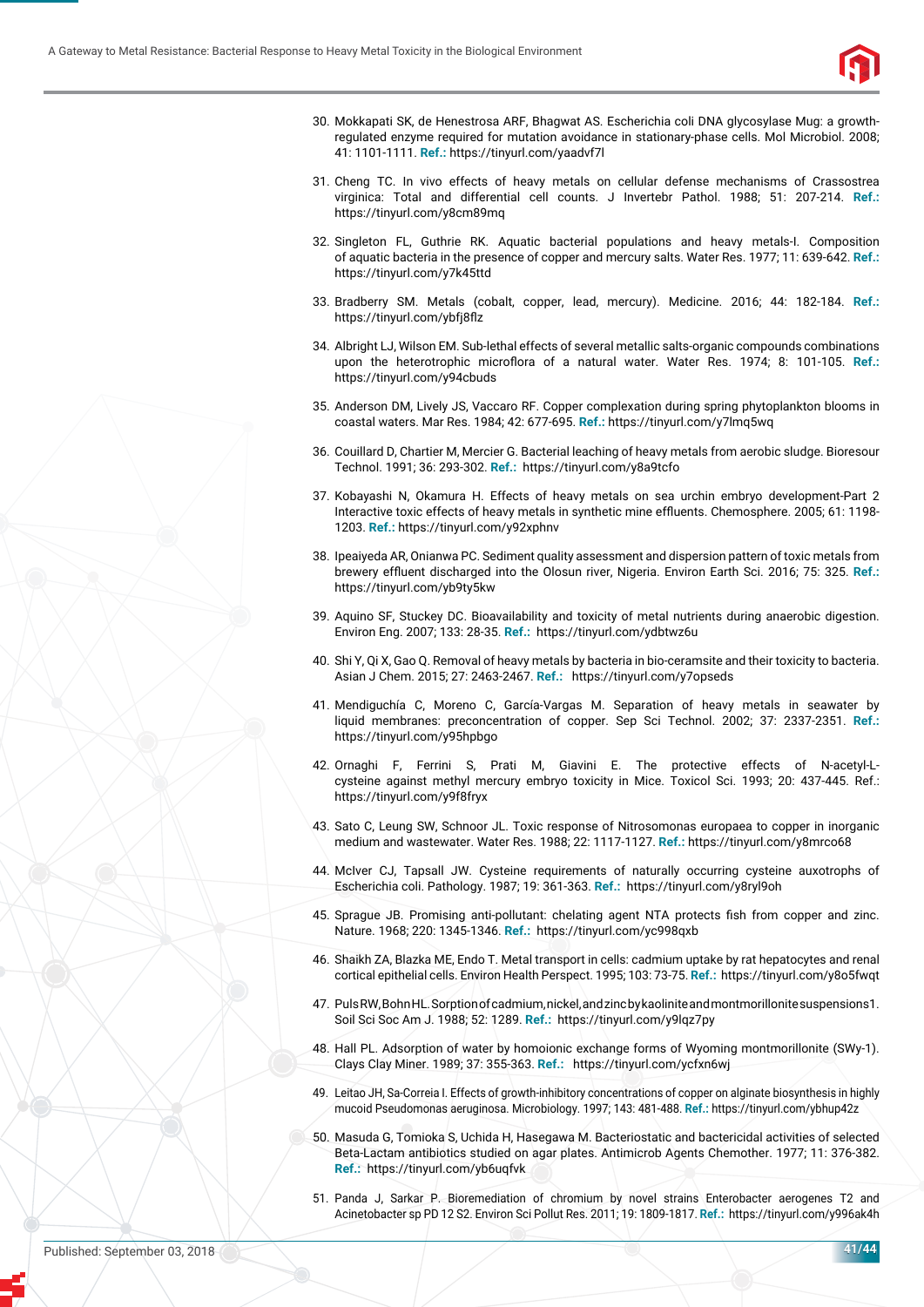

- 52. Sundar K, Sadiq M, Mukherjee A, Chandrasekaran N. Bioremoval of trivalent chromium using Bacillus biofilms through continuous flow reactor. Hazard Mater. 2011; 196: 44-51. Ref.: https://tinyurl.com/y7nu5yub
- 53. Bhaskar RK. Pollutants induced cancer in experimental animals. Int J Sci Res. 2016; 5: 2221-2225. **Ref.:** https://tinyurl.com/ya7no6lg
- 54. Cenci C, Morozzi G. Evaluation of the toxic effect of Cd<sup>2+</sup> and Cd(CN)<sub>4</sub><sup>2-</sup> ions on the growth of mixed microbial population of activated sludges. Sci Total Environ. 1977; 7: 131-143. **Ref.:** https://tinyurl.com/y8xztqyp
- 55. Ji G, Silver S. Reduction of arsenate to arsenite by the ArsC protein of the arsenic resistance operon of Staphylococcus aureus plasmid pI258. Proc Natl Acad Sci. 1992; 89: 9474-9478. **Ref.:** https://tinyurl.com/y73cdwkk
- 56. Babai R. An Escherichia coli gene responsive to heavy metals. FEMS Microbiol Lett. 1998; 167: 107- 111. **Ref.:** https://tinyurl.com/y7wgac4q
- 57. Tempest DW, Hunter JR, Sykes J. Magnesium-limited growth of Aerobacter aerogenes in a chemostat. J Gen Microbiol. 1965; 39: 355-366. **Ref.:** https://tinyurl.com/y9ee43vx
- 58. Tsai KP. Management of target algae by using copper-based algaecides: effects of algal cell density and sensitivity to copper. Water Air Soil Pollut. 2016; 227: 238. **Ref.:** https://tinyurl.com/yaz5pwf2
- 59. Al-Masoudi WA, Faaz RA, Al-Asadi RH, Jabbar HS. Synthesis, antimicrobial activity and modelling studies of some new metal complexes of Schiff base derived from sulphonamide drug in vitro. Eur J Chem. 2016; 7: 102-106. **Ref.:** https://tinyurl.com/y7yewfx6
- 60. Smit H, van der Goot H, Nauta WT, Timmerman H, de Bolster MW, et al. Mode of action of the copper(I) complex of 2,9-dimethyl-1,10-phenanthroline on Mycoplasma gallisepticum. Antimicrob Agents Chemother. 1981; 20: 455-462. **Ref.:** https://tinyurl.com/ycszynn2
- 61. Harris CM, Patil HRH, Sinn E. Nitrogenous chelate complexes of transition metals. IV Pseudotetrahedral copper (II) complexes containing 2,2'-biquinolyl. Inorg Chem. 1967; 6: 1102-1105. **Ref.:** https://tinyurl.com/y7jvruh8
- 62. Milacic V, Jiao P, Zhang B, Dou QP. Novel 8-hydroxylquinoline analogs induce copper-dependent proteasome inhibition and cell death in human breast cancer cells. Int J Oncol. 2009; 35: 1481-1491. **Ref.:** https://tinyurl.com/yd4nt7wv
- 63. Naka K, Ando D, Chujo Y. Effect of substituent groups for formation of organic-metal hybrid nanowires by charge-transfer of tetrathiafulvalene derivatives with metal ion. Synth Met. 2009; 159: 931-934. **Ref.:** https://tinyurl.com/yah5oera
- 64. Dipu S, Kumar AA, Thanga SG. Effect of chelating agents in phytoremediation of heavy metals. Remed J. 2012; 22: 133-146. **Ref.:** https://tinyurl.com/y76gajop
- 65. Madoni P, Esteban G, Gorbi G. Acute toxicity of cadmium, copper, mercury, and zinc to ciliates from activated sludge plants. Bull Environ Contam Toxicol. 1992; 49: 900-905. **Ref.:** https://tinyurl.com/yd9fkowq
- 66. Morgan-Sagastume F, Nielsen JL, Nielsen PH, Substrate-dependent denitrification of abundant probe-defined denitrifying bacteria in activated sludge. FEMS Microbiol Ecol. 2008; 66: 447-461. **Ref.:** https://tinyurl.com/yau2yrhk
- 67. Gu Z, Aikebaier Y, Arefieva V, Mazirov M. Using microbiological leaching method to remove heavy metals from sludge. Eurasian J Soil Sci. 2017; 6: 51-51. **Ref.:** https://tinyurl.com/y8ptc6j8
- 68. Abdulaziz A, Jasmin C, Sheeba VA, Gireeshkumar TR, Shanta N. Heavy metals pollution influence the community structure of Cyanobacteria in nutrient rich tropical estuary. Oceanogr. 2017; 3: 137. **Ref.:** https://tinyurl.com/yajlpdg3
- 69. Chen J, Weimer PJ. Competition among three predominant ruminal cellulolytic bacteria in the absence or presence of non-cellulolytic bacteria. Microbiol. 2001; 147: 21-30. **Ref.:** https://tinyurl.com/ycqrydhb
- 70. Vardy DW, Doering JA, Santore R, Ryan D, Giesy JP, et al. Assessment of Columbiariversedimenttoxicity to White Sturgeon: concentrations of metals in sediment, pore water and overlying water. J Environ Anal Toxicol. 2014; 5: 263. **Ref.:** https://tinyurl.com/ybnde9x5
- 71. Meger SA. Polluted precipitation and the geochronology of mercury deposition in lake sediment of northern Minnesota. Water Air Soil Pollut. 1986; 30: 411-419. **Ref.:** https://tinyurl.com/yab68f4l
- 72. Sarkar T, Hussain A. Photocytotoxicity of curcumin and its iron complex. Enzyme Eng. 2016; 5: 143. **Ref.:** https://tinyurl.com/ya3nzon6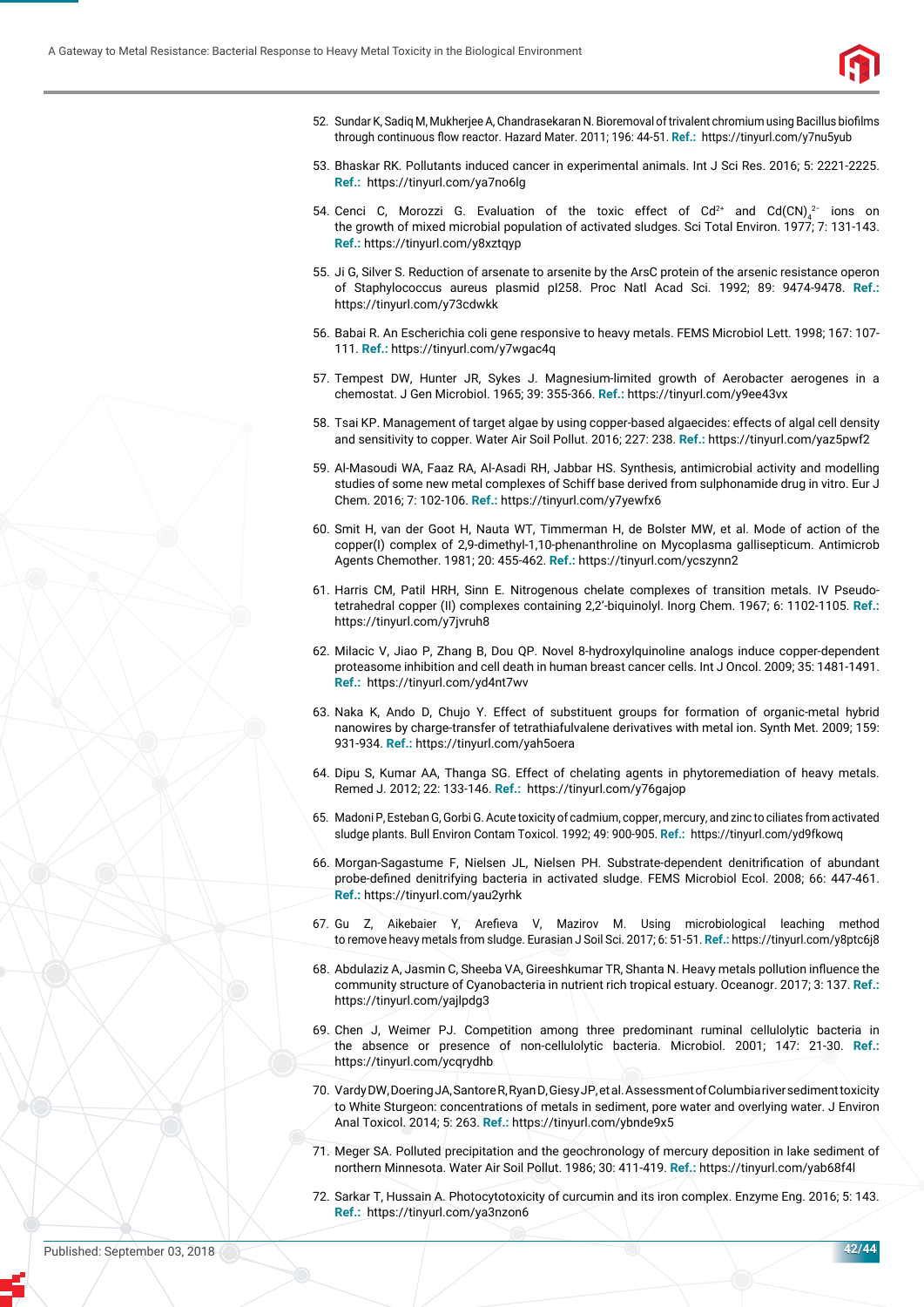

- 73. Ottow JCG. Evaluation of iron-reducing bacteria in soil and the physiological mechanism ofiron-reduction in Aerobacter aerogenes. Z Allg Mikrobiol. 2007; 8: 441-443. **Ref.:** https://tinyurl.com/y8l8hxot
- 74. Grass G. Iron Transport in Escherichia Coli: All has not been said and Done. Biometals. 2006; 19: 159-172. **Ref.:** https://tinyurl.com/y978dbfc
- 75. Atieh MA, Ji Y, Kochkodan V. Metals in the environment: toxic metals removal. Bioinorg Chem Appl. 2017; 2017: 1-2. **Ref.:** https://tinyurl.com/ycx8ftlm
- 76. Pongratz R, Heumann KG. Production ofmethylatedmercury, lead, and cadmium by marinebacteriaas a significant natural source for atmospheric heavy metals in polar regions. Chemosphere. 1999; 39: 89-102. **Ref.:** https://tinyurl.com/y7kpgjrp
- 77. Maher WA. Determination of inorganic and methylated arsenic species in marine organisms and sediments. Anal Chim Acta. 1981; 126: 157-165. **Ref.:** https://tinyurl.com/y98qtw6t
- 78. Farmer JG. Lead concentration profiles in lead-210 dated Lake Ontario sediment cores. Sci Total Environ. 1978; 10: 117-127. **Ref.:** https://tinyurl.com/yct52zds
- 79. Kobza J. Soil and plant pollution by potentially toxic elements in Slovakia. Plant Soil Environ. 2018; 51: 243-248. **Ref.:** https://tinyurl.com/yb7lqkly
- 80. Clarkson TW, Stockinger H. Recent advances in the toxicology of mercury with emphasis on the alkylmercurials. Crit Rev Toxicol. 1972; 1: 203-234. **Ref.:** https://tinyurl.com/ya4mbb6b
- 81. Lambertsson L, Nilsson M. Organic material: the primary control on mercury methylation and ambient methyl mercury concentrations in estuarine sediments. Environ Sci Technol. 2006; 40: 1822-1829. **Ref.:** https://tinyurl.com/ybus2bxp
- 82. Baralkiewicz D, Gramowska H, Gołdyn R. Distribution of total mercury and methyl mercury in water, sediment and fish from Swarze dzkie lake. Chem Ecol. 2006; 22: 59-64. Ref.: https://tinyurl.com/y8xhp5rp
- 83. Wright DR, Hamilton RD. Release of methyl mercury from sediments: effects of mercury concentration, low temperature, and nutrient addition. Can J Fish Aquat Sci. 1982; 39: 1459-1466. **Ref.:** https://tinyurl.com/yd9ugadg
- 84. Oswald CJ, Carey SK. Total and methyl mercury concentrations in sediment and water of a constructed wetland in the Athabasca Oil Sands Region. Environ Pollut. 2016; 213: 628-637. **Ref.:** https://tinyurl.com/ycfsq9wh
- 85. Furukawa K, Tonomura K. Induction of metallic mercury-releasing enzyme in mercuryresistant pseudomonas. Agric Biol Chem. 1972; 36: 2441-2448. **Ref.:** https://tinyurl.com/y8puseek
- 86. Furukawa K, Tonomura K. Enzyme system involved in the decomposition phenyl mercuric acetate by mercury-resistant pseudomonas. Agric Biol Chem. 1971; 35: 604-610. **Ref.:** https://tinyurl.com/y7z2uaau
- 87. Matsumura F, Gotoh Y, Boush GM. Phenylmercuric acetate: metabolic conversion by microorganisms. Science. 1971; 173: 49-51. **Ref.:** https://tinyurl.com/yamjhjkw
- 88. Graham AM, Bullock AL, Maizel AC, Elias DA, Gilmour CC. Detailed assessment of the kinetics of Hgcell association, Hg methylation, and methylmercury degradation in several Desulfovibrio species. Appl Environ Microbiol. 2012; 78: 7337-7346. **Ref.:** https://tinyurl.com/y9f52eeg
- 89. Alekhin YV, Zagrtdenov NR, Mukhamadiyarova RV. Hg0(liq)-Hg0(solution) equilibrium and solubility of elementary mercury in water. Moscow Univ Geol Bull. 2011; 66: 439-441. **Ref.:** https://tinyurl.com/y8725ndh
- 90. Krul J. Some factors affecting floc formation by Zoogloea ramigera, strain I-16-M. Water Res. 1977; 11: 51-56. **Ref.:** https://tinyurl.com/yctttc7l
- 91. Bitton G, Freihofer V. Influence of extracellular polysaccharides on the toxicity of copper and cadmium toward Klebsiella aerogenes. Microb Ecol. 1977; 4: 119-125. **Ref.:** https://tinyurl.com/ycts6oog
- 92. Brandt KK, Petersen A, Holm PE, Nybroe O. Decreased abundance and diversity of culturable Pseudomonas spp. populations with increasing copper exposure in the sugar beet rhizosphere. FEMS Microb Ecol. 2006; 56: 281-291. **Ref.:** https://tinyurl.com/ydx6oxn9
- 93. Tornabene TG, Edwards HW. Microbial uptake of lead. Science. 1972; 176: 1334-1335. **Ref.:** https://tinyurl.com/y9v7m2hj
- 94. Kim SJ. Research papers: Estimation of active nitrosomonas and nitrobacter concentrations in activated sludge using nitrogenous oxygen uptake rate. Environ Eng Res. 2004; 9: 130-142. **Ref.:** https://tinyurl.com/ycc43336